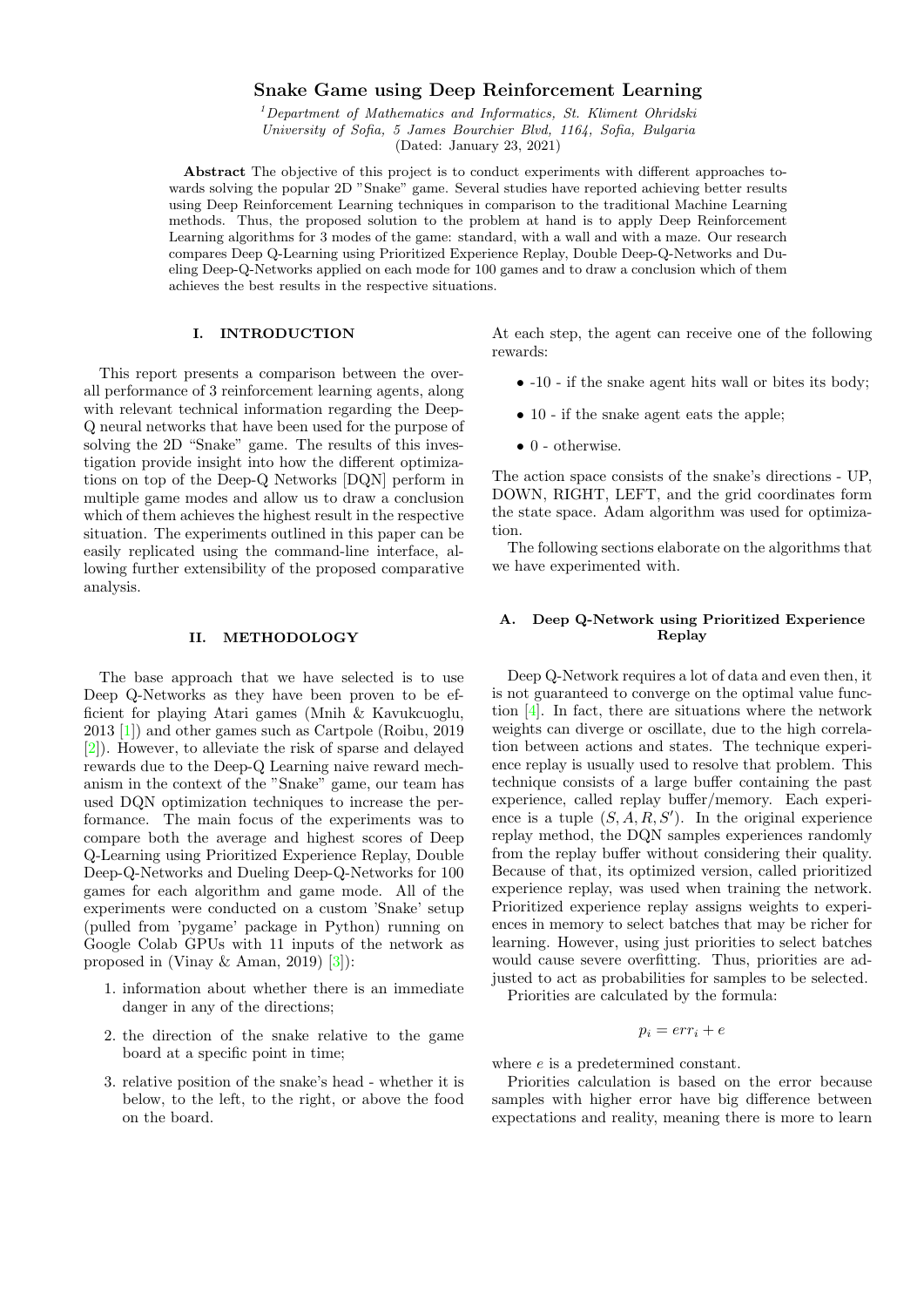from these samples. The constant e ensures a probability of selecting other samples to avoid overfitting.

The probabilities for selection are chosen using the following equation based on priorities:

$$
P(i) = \frac{p_i^a}{\sum_k p_k^a}
$$

The exponent  $a \in [0,1]$  determines how much prioritization is used. When a is 0, it corresponds to the uniform case, when  $a$  is 1, then the highest priority samples will be preferred.

The replay memory is implemented as a binary tree structure, called sumtree, because each node is equal to the sum of its leaves [\[3\]](#page-3-2). The leaves represent priorities. The complexity of update and access operations is  $O(log(n))$ , which is faster than an ordinary array.

When sampling past experience from the memory, a random number is generated between 0 and the total number of leaves. That number is called a sampling value. Then, the tree is traversed using the following conditions:

- 1. if the left child value is greater than the current sampling value: visit the left child node;
- 2. else, visit the right child node with a new sampling value equals to the current sampling value minus the left child node's value

#### B. Double Deep Q-Networks

According to the optimal policy in Deep Q-Learning, the agent tends to take the non-optimal action in any given state only because it has the maximum Q-value. Such problem is called the overestimations of the action value (Q-value). To prevent this, Double Q-Learning can be used. Double Q-Learning uses two different actionvalue functions, Q and Q', as estimators. Even if Q and Q' are noisy, these noises can be viewed as uniform distribution. Q function is for selecting the best action a with maximum Q-value of next state. Q' function is for calculating expected Q-value by using the selected action a from Q. Double Q-Learning implementation with Deep Neural Networks is called Double Deep Q-Networks (Double DQN). Double DQN uses two different Deep Neural Networks: Deep Q-Network (responsible to calculate Q) and Target Network (responsible to calculate Q'). This method is particularly useful to avoid those situations where the discrepancy between the neural networks causes them to recommend totally different actions given the same state, thus, reducing harmful overestimations and improving the performance[\[5\]](#page-3-4).

The implementation of Double DQN is with a periodic update of the Target Network after every 5 moves by the snake agent, and also after every game. This optimization allows the Target Network to be updated periodically so that it does not have the same parameters as Q-Network. As a consequence Double DQN has independent action selection and evaluation.

Basic Double Q-Learning equation:

$$
Q(s_t, a_t) = Q(s_t, a_t) + \alpha (R_{t+1} + \gamma (Q^{\prime}(s_{t+1}, a)) - Q(s_t, a_t))
$$
\n(1)

$$
a = \max_{a}(Q(s_{t+1}, a))
$$
\n<sup>(2)</sup>

$$
q_{estimated} = Q^{\prime}(s_{t+1}, a)
$$
\n(3)

#### C. Dueling Deep Q-Networks

In the regular DQN both the value of the state s  $V(s)$ and the advantage of taking action a in state s, A(s,a) are calculated while estimating the Q-value. However, if the value of the state is bad and all of the possible actions lead to death, it brings no value to estimate the effect of each action since the  $V(s)$  has also been calculated. The Dueling Deep Q-Networks [\[6\]](#page-3-5) are useful for the cases in which it is unnecessary to know the value of each action at every timestep - such as the snake game.

By decoupling state value and action advantage, the network can learn if the state itself is valuable. For instance, if the snake has curled in on itself: regardless of what action it takes, it will eventually hit its own body and die. Using Dueling DQN, the network learns that the state itself is very poor, and no action it could take would be helpful. Knowing that all possible actions are irrelevant and ineffective, it should learn to avoid entering that state in the first place. [\[7\]](#page-3-6)

This architecture helps in accelerating the training process as only the value of a state can be calculated without the  $Q(s,a)$  for each action at that state. Therefore, much more reliable Q values can be found for each action by decoupling the estimation between two streams. [\[8\]](#page-3-7)

Because the dueling architecture shares the same input-output interface with the standard DQN architecture, the training process is identical. We define the loss of the model as the mean squared error:

$$
L(\theta) = 1/N \sum (Q_{\theta}(s_i, a_i) - Q'_{\Theta}(s_i, a_i))^2
$$
 (4)

where

$$
Q'(\theta) = R(s_t, a_t) + \gamma \max_{a'_i} Q_{\theta}(s'_i, a'_i)
$$
 (5)

and take the gradient descent step to update the model parameters.

The exact architecture of the network that has been implemented as part of this research is outlined in Fig. [1.](#page-2-0) The input represents the 11 properties that characterize the state of the game that are passed to the first fullyconnected [FC] layer. The activation function used for the hidden layers is ReLu. The output from the second FC layer is split into 2 layers - the first one to calculate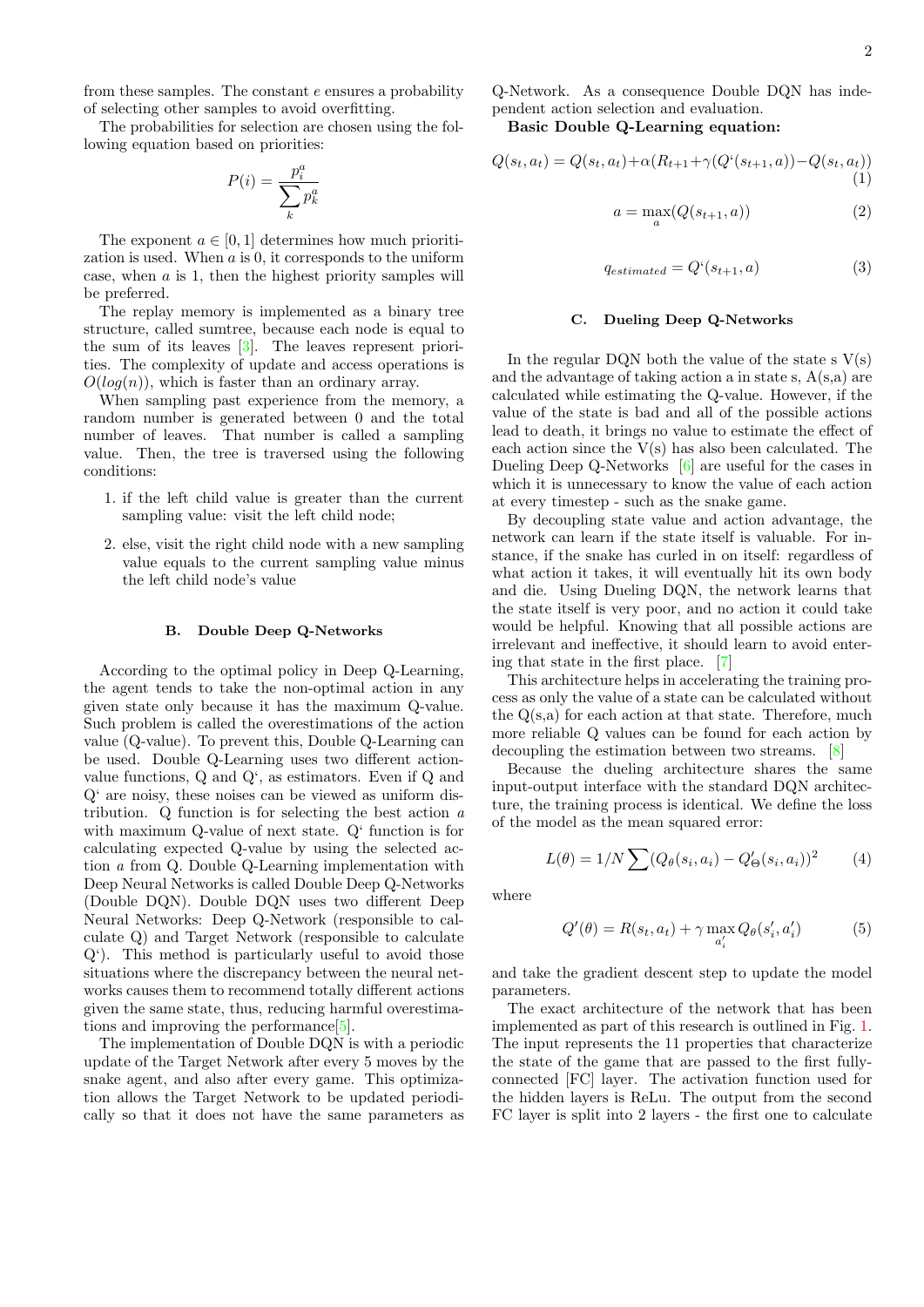

<span id="page-2-0"></span>FIG. 1: Architecture of the Dueling DQN

the value of the state, and another to output the advantages of the potential actions for that state. For these layers, SoftMax activation function is used in order to reduce the output of the network in the range (0, 1).

### III. RESULTS

Each agent played 100 games on all game modes: standard, with a wall and with a maze. The selected metrics for comparison are mean score and max score. The results are presented in tables [I](#page-2-1) and [II](#page-2-2)

|          | Prioritized DQN Double DQN Dueling DQN |  |
|----------|----------------------------------------|--|
| Standard |                                        |  |
| Wall     |                                        |  |
| Maze     |                                        |  |

<span id="page-2-1"></span>TABLE I: Max score in 100 games

|          | Prioritized DQN Double DQN Dueling DQN |      |      |
|----------|----------------------------------------|------|------|
| Standard | 7.30                                   | 8.04 | 7.47 |
| Wall     | 4.57                                   | 2.5  | 3.83 |
| Maze     | $0.6\,$                                | 0.9  | 1.02 |

<span id="page-2-2"></span>TABLE II: Mean score in 100 games

Prioritized DQN and Dueling DQN have equal max score for Standard Snake Game as shown in [I](#page-2-1) and Double DQN achieved lower max score. On the other hand, Double DQN has higher mean score, so it has better overall score.

In wall mode Prioritized DQN's result are significantlly better than Dueling. Also, Double DQN's result is quite unsatisfactory compared to the other algorithms.

Maze mode was difficult for all the agents and their max score is low. From [II](#page-2-2) we conclude that Dueling DQN achieved best results for this mode, because for most of the games its score is at least 1.



<span id="page-2-3"></span>FIG. 2: Prioritized DQN for Standard Snake Game, 100 games



<span id="page-2-4"></span>FIG. 3: Double DQN for Standard Snake Game, 100 games

From [2](#page-2-3) and [3](#page-2-4) can be seen that, although Double DQN achieves lower max score than Prioritized DQN, it tends to have increasing score and much less spread.

An attempt to use Convolutional Neural Network was made but the training was unsatisfactory slow and did not achieve good results - for 1000 games, max score was equal to 2. [\[7\]](#page-3-6)

#### IV. CONCLUSION

This experiment adds to a growing corpus of research showing that the Deep Q-Learning approach provides a vast space for experimenting with games such as the "Snake". Our data indicates that the Dueling DQN and Prioritizied DQN are the reasonable choice when the environment contains obstacles, while the Double DQN can be used to reduce overoptimism, resulting in more stable and reliable learning. Maximum scores around 40-45 were achieved, but the agents reveal different behaviour